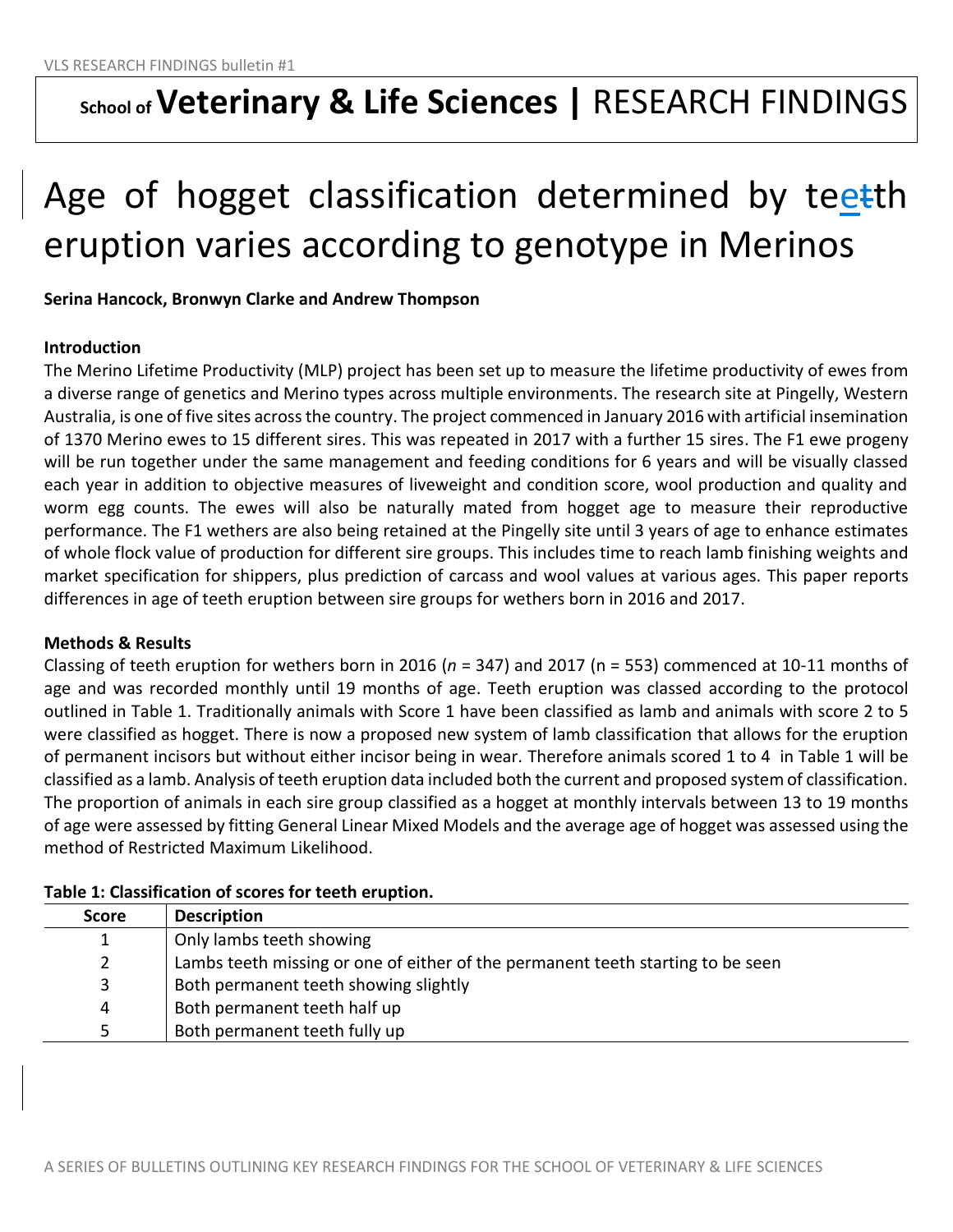#### VLS RESEARCH FINDINGS bulletin #1

There were significant differences in the pattern of teeth eruption between sire groups (Figure 1; P < 0.001). At 12 months of age there was no evidence of teeth eruption but at 14 months of age teeth eruption was evident for some progeny in all sire groups in both 2016 and 2017 drop wethers. At 15 months of age the proportion of progeny still classified as lamb varied from 0% to 50%, and at 17-19 months of age all wethers had reached hogget classification.



**Figure 1. The average age of hogget classification for wethers (a) born in 2016 across 15 sire groups and (b) born in 2017 across 15 sire groups, according to the traditional system as defined by teeth eruption scores at the Merino Lifetime Productivity site in Pingelly, Western Australia. Orange represent the age at which 5% of wethers were classified as hoggets.**

The average age of hogget classification defined by teeth eruption varied between sire groups by up to 2 months regardless of the system of classification (Figure 1), and classification of all progeny as hogget was completed over two months for some sires but over 6 months for other sires. The new proposed system extended the average age that wethers were classified as a lamb by about one month (15 vs 16 months; P <0.001) for the 2016 drop but only extended the average age by ½ a month in the 2017 drop. The birth type or rear type of individual animals had no influence on the average age at teeth eruption.

A SERIES OF BULLETINS OUTLINING KEY RESEARCH FINDINGS FOR THE SCHOOL OF VETERINARY & LIFE SCIENCES